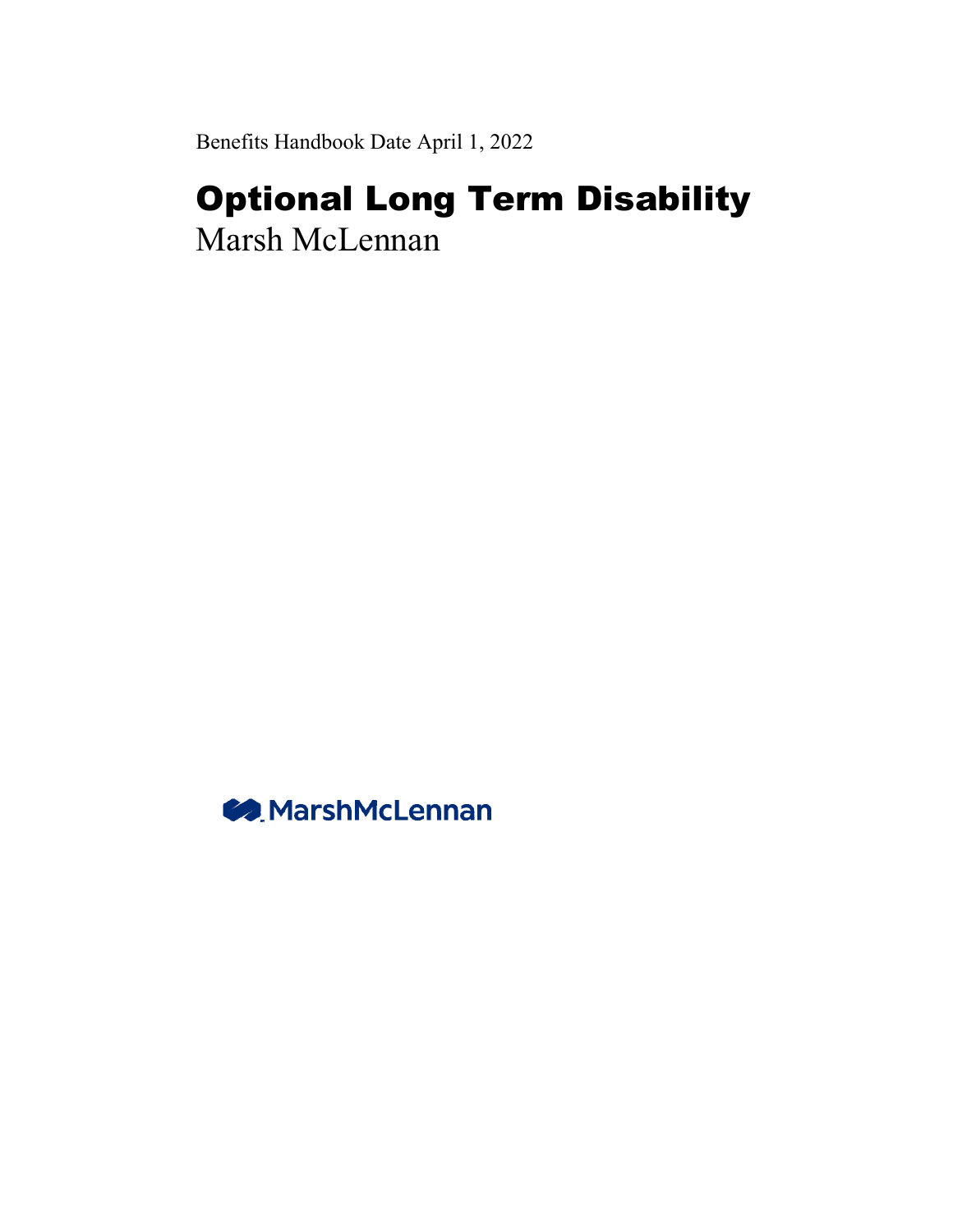# Optional Long Term Disability

*This Plan provides you with income in case you can't work for an extended period of time because of an injury or illness. Benefits under Marsh & McLennan Companies' Basic and Optional Long Term Disability Plans are based on your "pre-disability earnings" (e.g. annual base salary, excluding overtime, bonuses, commissions and other extra compensation) in effect prior to your date of disability, up to a maximum covered annual base salary of \$520,000. If you are approved to receive the Optional Long Term Disability benefit, the Plan provides you with a monthly benefit of 20% of your pre-disability earnings up to a maximum monthly benefit of \$8,667. The Company provides you* 

#### SPD and Plan Document

This section provides a summary of the Optional Long Term Disability Plan (the "Plan") as of January 1, 2022.

This section, together with the *Administrative Information* section and the applicable section about participation, forms the Summary Plan Description and plan document of the Plan.

*with Basic Long Term Disability coverage of 40% of your predisability earnings up to a maximum monthly benefit of \$17,333. You can choose to purchase this additional optional coverage and, if you are eligible, coverage under the Long Term Disability Bonus Income Plan.* 

#### A Note about ERISA

The Employee Retirement Income Security Act of 1974 (ERISA) is a federal law that governs many employer-sponsored plans including this one. Your ERISA rights in connection with this Plan are detailed in the *Administrative Information* section.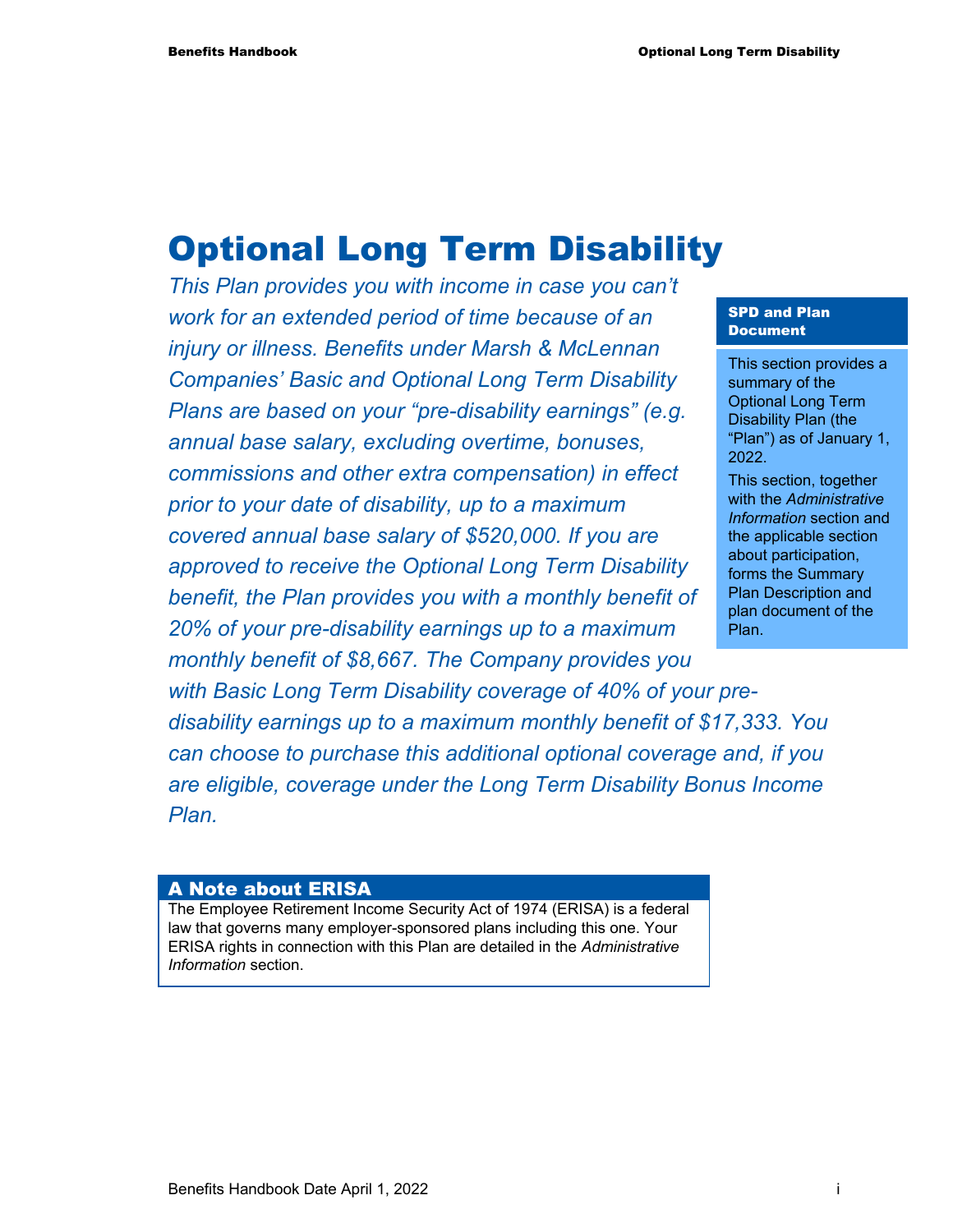## **Contents**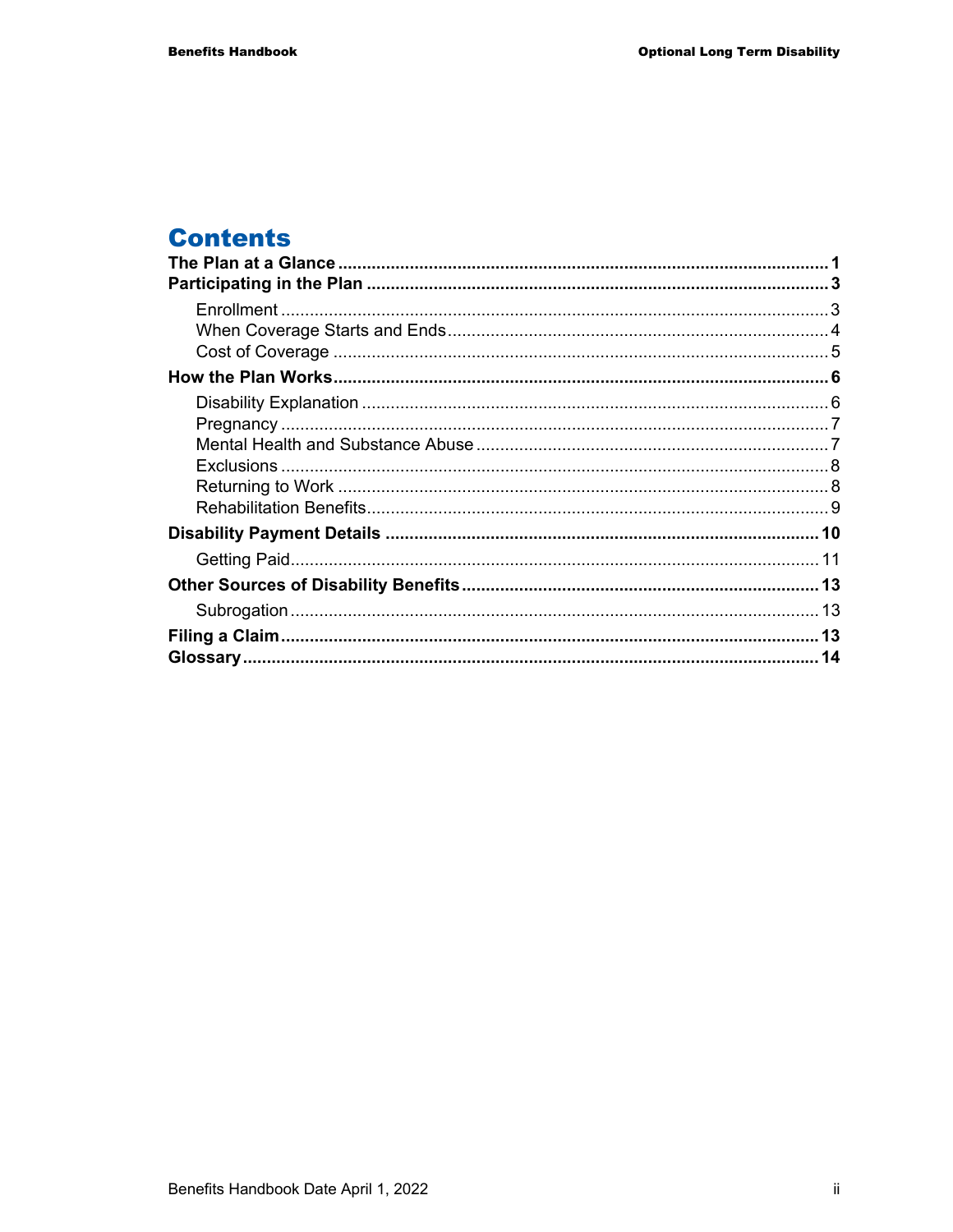## The Plan at a Glance

| <b>Plan Feature</b>                         | <b>Highlights</b>                                                                                                                                                                                                                                                                                                                                                                                                                                                                                                                                                                                                                                                                                             |  |  |
|---------------------------------------------|---------------------------------------------------------------------------------------------------------------------------------------------------------------------------------------------------------------------------------------------------------------------------------------------------------------------------------------------------------------------------------------------------------------------------------------------------------------------------------------------------------------------------------------------------------------------------------------------------------------------------------------------------------------------------------------------------------------|--|--|
| <b>How the Plan</b><br><b>Works</b>         | You can elect to cover an additional 20% of your monthly pre-disability<br>earnings (annual base salary, excluding overtime, bonuses,<br>commissions and other extra compensation), up to a maximum monthly<br>benefit of \$8,667. (The total maximum monthly benefit for the Optional<br>Long Term Disability Plan and Basic Long Term Disability Plan<br>combined is \$26,000.) This means that if you have an approved<br>disability, you will receive a total of 60% (including the 40% provided<br>under the Company's Basic Long Term Disability Plan) of your monthly<br>pre-disability earnings for the approved duration of your disability.<br>See "How the Plan Works" on page 6 for details.<br>ш |  |  |
| Eligibility                                 | If you are an employee of Marsh & McLennan Companies or any<br>L.<br>subsidiary or affiliate of Marsh & McLennan Companies and you meet<br>the eligibility requirements, you become eligible on your eligibility date.<br>See "Participating in the Plan" on page 3 for details.<br>ш                                                                                                                                                                                                                                                                                                                                                                                                                         |  |  |
| <b>Enrollment</b>                           | You enroll in the Optional Long Term Disability Plan by going to<br>L.<br>Colleague Connect (https://mmcglobal.sharepoint.com/sites/home),<br>click Pay & Benefits and select Mercer Marketplace Benefits<br>Enrollment Website under Benefits. You must enroll within 30 days of<br>when you are first eligible. If you do not enroll when you are first eligible,<br>Evidence of Insurability is required.<br>See "Participating in the Plan" on page 3 for details.<br>u,                                                                                                                                                                                                                                  |  |  |
| <b>Evidence of</b><br>Insurability          | If you enroll within 30 days of when you are first eligible, you do not<br>ш<br>have to provide Evidence of Insurability.<br>If you do not enroll within 30 days of when you are first eligible, you<br>u,<br>have to provide Evidence of Insurability.                                                                                                                                                                                                                                                                                                                                                                                                                                                       |  |  |
| <b>Cost of Coverage</b>                     | If you elect Optional Long Term Disability coverage, you pay the full cost<br>U,<br>for coverage.                                                                                                                                                                                                                                                                                                                                                                                                                                                                                                                                                                                                             |  |  |
| <b>Disability Payment</b><br><b>Details</b> | Your long term disability benefit is based on your pre-disability earnings<br>u,<br>in effect before you become disabled, up to a maximum covered annual<br>base salary of \$520,000.                                                                                                                                                                                                                                                                                                                                                                                                                                                                                                                         |  |  |
|                                             | Your payments under the Optional Long Term Disability Plan will begin<br>ш<br>after 26 weeks of an approved disability. Prior to this time, you may be<br>able to receive benefit payments from:<br>the Short Term Disability Plan                                                                                                                                                                                                                                                                                                                                                                                                                                                                            |  |  |
|                                             | your Company's sick pay policy.<br>However, there are exceptions to the normal payment period if:<br>×<br>your disability starts on, or after, age 62.                                                                                                                                                                                                                                                                                                                                                                                                                                                                                                                                                        |  |  |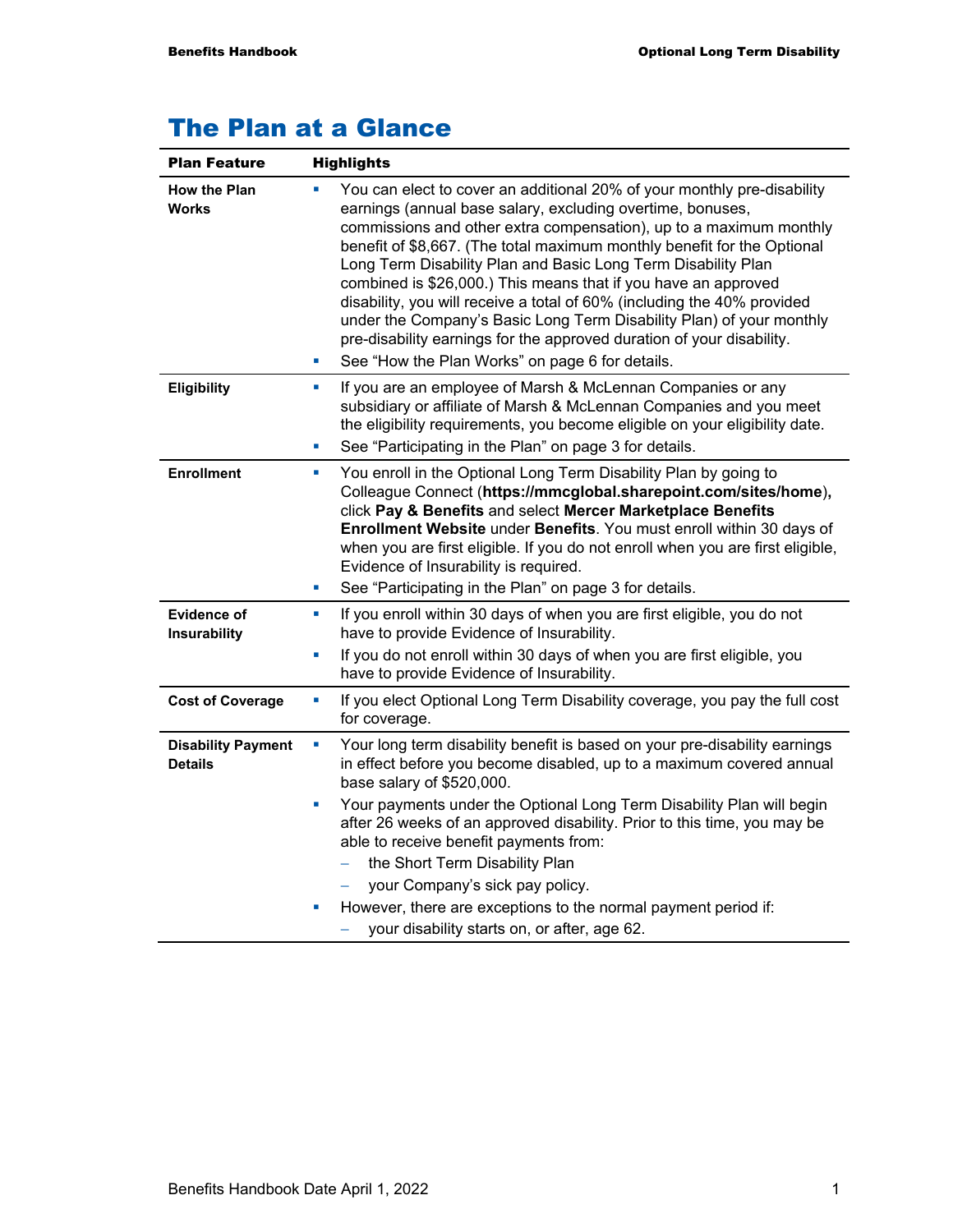| <b>Plan Feature</b> | <b>Highlights</b>                                                                                                                    |
|---------------------|--------------------------------------------------------------------------------------------------------------------------------------|
| Contact             | For more information, contact:                                                                                                       |
| Information         | The Hartford Life and Accident Insurance Company<br>P.O. Box 14306<br>Lexington, KY 40512-4306<br>Phone: +1 866 432 6727             |
|                     | Fax: +1 866 411 5613                                                                                                                 |
|                     | For claims appeal, contact:                                                                                                          |
|                     | The Hartford Life and Accident Insurance Company<br><b>Appeals Unit</b><br>P.O. Box 14087                                            |
|                     | Lexington, KY 40512-4087                                                                                                             |
|                     | Fax: +1 855 339 7249                                                                                                                 |
|                     | Marsh McLennan does not administer this Plan. The Hartford Life and<br>Accident Insurance Company's decisions are final and binding. |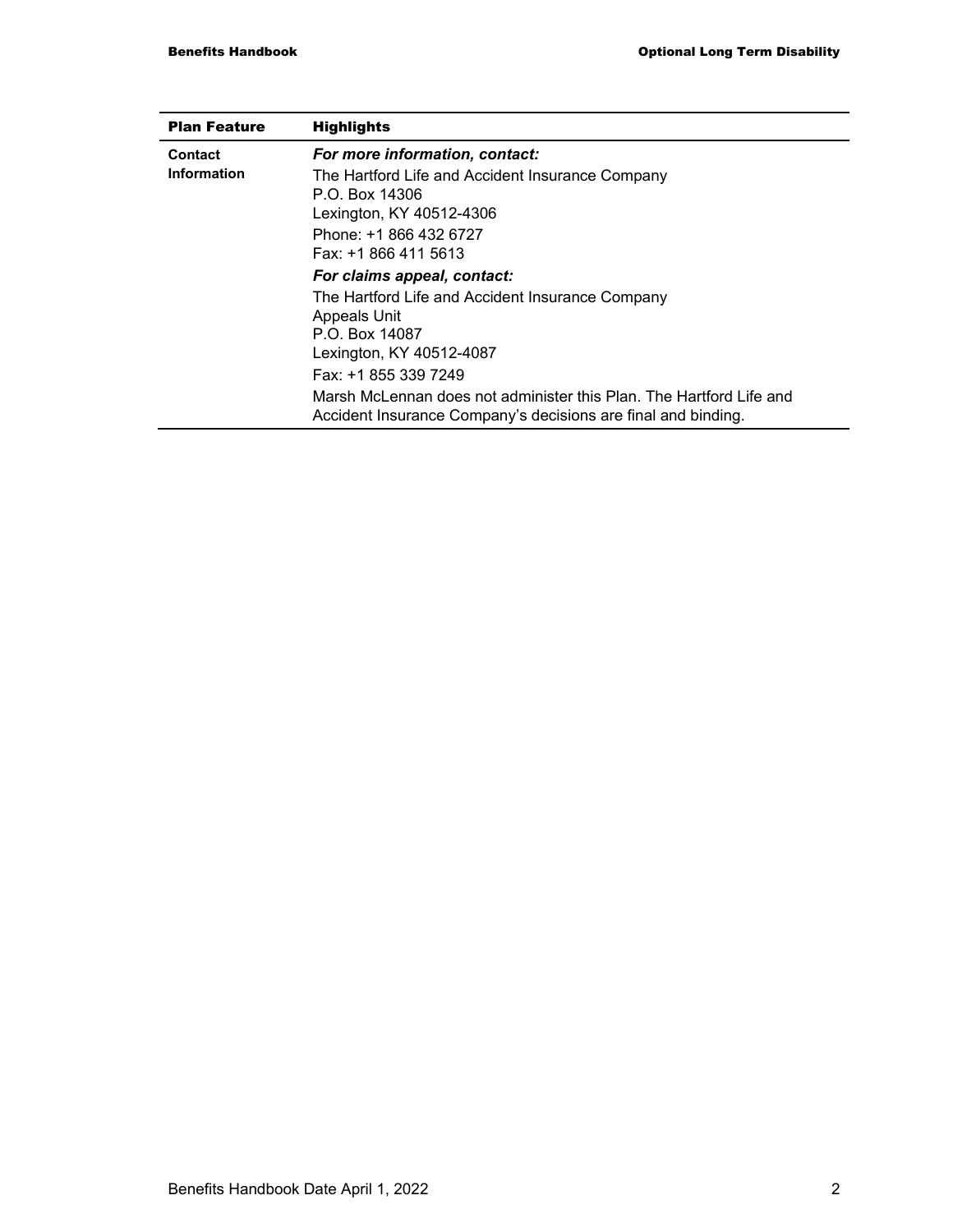## Participating in the Plan

### *Eligibility*

If you are an employee of Marsh & McLennan Companies or any subsidiary or affiliate of Marsh & McLennan Companies (other than MMA and any of its subsidiaries) and you meet the requirements set forth below, you become eligible on your eligibility date.

### *Eligibility Requirements*

#### *Marsh & McLennan Companies Employees (other than MMA)*

You are eligible if you are an employee classified on payroll as a US regular employee of Marsh & McLennan Companies or any subsidiary or affiliate of Marsh & McLennan Companies (other than Marsh & McLennan Agency LLC and any of its subsidiaries (MMA)).

Individuals who are classified on payroll as temporary employees or who are compensated as independent contractors are not eligible to participate.

#### *MMA Employees*

You are eligible if you are an employee classified on payroll as a US regular employee of Marsh & McLennan Agency LLC – Corporate (MMA-Corporate), Marsh & McLennan Agency LLC – Northeast (MMA-Northeast), Marsh & McLennan Agency LLC – Alaska (MMA-Alaska) or Marsh & McLennan Agency LLC, Private Client Services – National Region (MMA PCS – National).

Individuals who are classified on payroll as temporary employees or who are compensated as independent contractors are not eligible to participate.

### *Your Eligibility Date*

There is no waiting period if you are Actively-At-Work. Your eligibility date is the first day you are Actively-At-Work on or after your date of hire.

### Enrollment

You enroll in the Optional Long Term Disability Plan by Go to Colleague Connect (**https://mmcglobal.sharepoint.com/sites/home**), click **Pay & Benefits** and select **Mercer Marketplace Benefits Enrollment Website** under **Benefits**.

#### "You," "Your," and "Employee"

As used throughout this plan summary, "employee", "you" and "your" always mean:

- For Marsh & **McLennan Companies** participants: a US regular employee of Marsh & McLennan Companies or any subsidiary or affiliate of Marsh & **McLennan** Companies (other than MMA).
- For MMA participants: a US regular employee of MMA-Corporate, MMA-Alaska, MMA-Northeast or Marsh & McLennan Agency LLC, Private Client Services – National Region (MMA PCS – National).

In addition, references in this section to Marsh & McLennan Companies mean Marsh McLennan.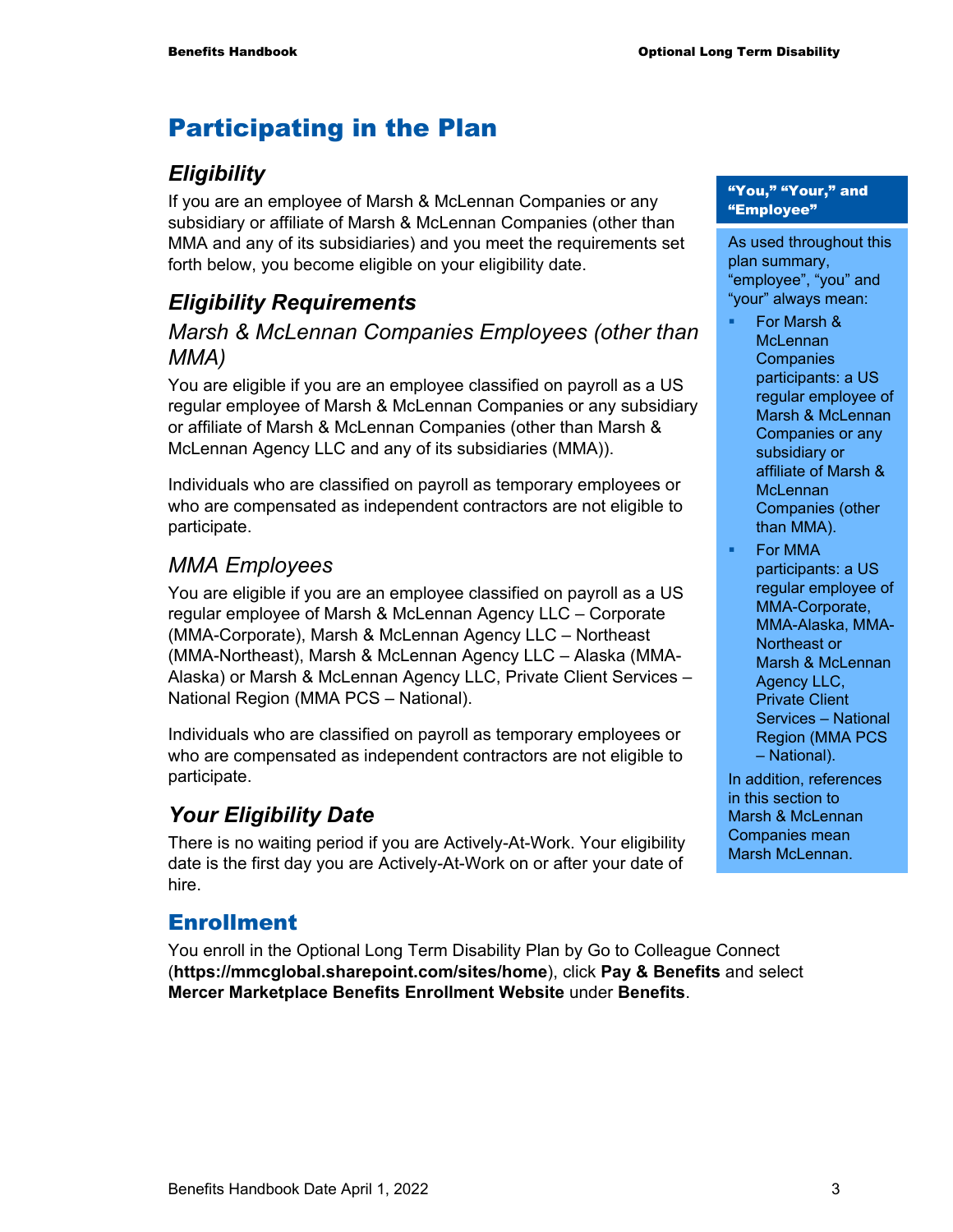#### When Coverage Starts and Ends

#### *When does coverage start?*

Your coverage begins on your eligibility date if you elected coverage within 30 days of when you were first eligible.

Otherwise, if you are Actively-At-Work and you do not elect coverage within 30 days of when you are first eligible; your coverage begins once your Evidence of Insurability application is approved by the Claims Administrator.

If you are absent from work due to disability or leave of absence on the date your coverage would have become effective, your coverage will not become effective until you work one regular working day.

#### *When does eligibility for coverage end?*

Your eligibility for coverage ends:

- $\blacksquare$  the date of your death
- $\blacksquare$  the date the Plan is terminated
- the date you no longer meet the eligibility requirements
- the date you discontinue coverage
- $\blacksquare$  the date you terminate your employment
- **the date you commence an unpaid leave of absence**
- the end of the period for which the premium has not been paid.

#### *If You Die*

Your Optional Long Term Disability Plan coverage ends on the date of your death. If you are receiving disability benefits under this plan, your last check will be prorated through the date of your death.

#### *If You Are on an Authorized Unpaid Leave of Absence*

Your Optional Long Term Disability Plan coverage is suspended on the date you begin an unpaid leave of absence authorized by the Company. Coverage will resume on the date you return to active employment as a regular employee.

### *If You No Longer Satisfy the Plan's Eligibility Requirements*

Your Optional Long Term Disability Plan coverage ends on the date you no longer satisfy the plan's eligibility requirements.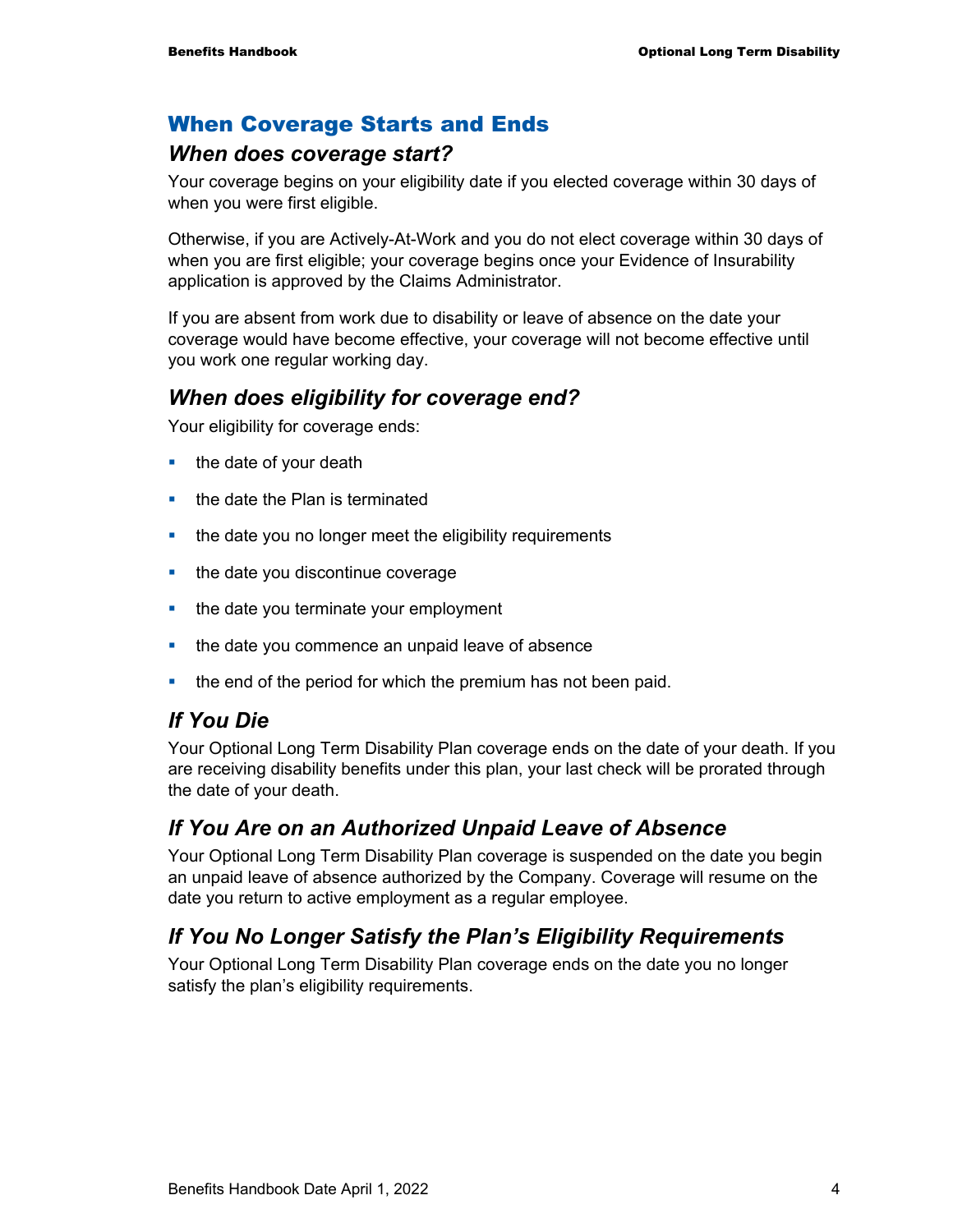#### *Converting to an Individual Plan*

The Optional Long Term Disability Plan does not offer conversion privileges. You can not convert this disability plan benefit to an individual policy when you are no longer eligible for coverage.

#### Cost of Coverage

If you elect Optional Long Term Disability coverage, you pay the full cost for coverage.

| Age as of prior December 1st | Annual Contribution as a % of Monthly<br><b>Pre-Disability Earnings</b> |
|------------------------------|-------------------------------------------------------------------------|
| Under 25                     | 0.5784%                                                                 |
| 25 to 29                     | 0.7224%                                                                 |
| 30 to 34                     | 0.8664%                                                                 |
| 35 to 39                     | 1.4448%                                                                 |
| 40 to 44                     | 1.8780%                                                                 |
| 45 to 49                     | 2.7444%                                                                 |
| 50 to 54                     | 3.4668%                                                                 |
| 55 to 59                     | 4.3332%                                                                 |
| 60 and older                 | 4.4772%                                                                 |

#### Cost Calculation Example:

If your eligible pre-disability earnings are \$45,000 and you are age 37, your cost is:

*If you are paid semi-monthly:*

 $\frac{1}{2}$  \$45,000 ÷ 12 months = \$3,750 × 1.4448% = \$54.18 (annual) ÷ 24 pay periods = \$2.26 per semi-monthly paycheck

*If you are paid weekly:* 

 $$45,000 \div 12$  months = \$3,750  $\times$  1.4448% = \$54.18 (annual)  $\div$  52 pay periods = \$1.04 per weekly paycheck

#### *Will my cost for coverage increase as I get older?*

The cost of your Optional Long Term Disability Plan coverage is based on your age. As you get older, the incidence of disabilities increases, and the cost of providing coverage increases. Accordingly, your cost increases.

### *When will my cost change?*

Because this benefit is based on your pre-disability earnings (annual base salary excluding overtime, bonuses, commission and other extra compensation) and your age, your cost and your coverage will change when your pay changes. Generally, these changes may occur each January 1.

The Company reserves the right to change the amount you are required to contribute at any time.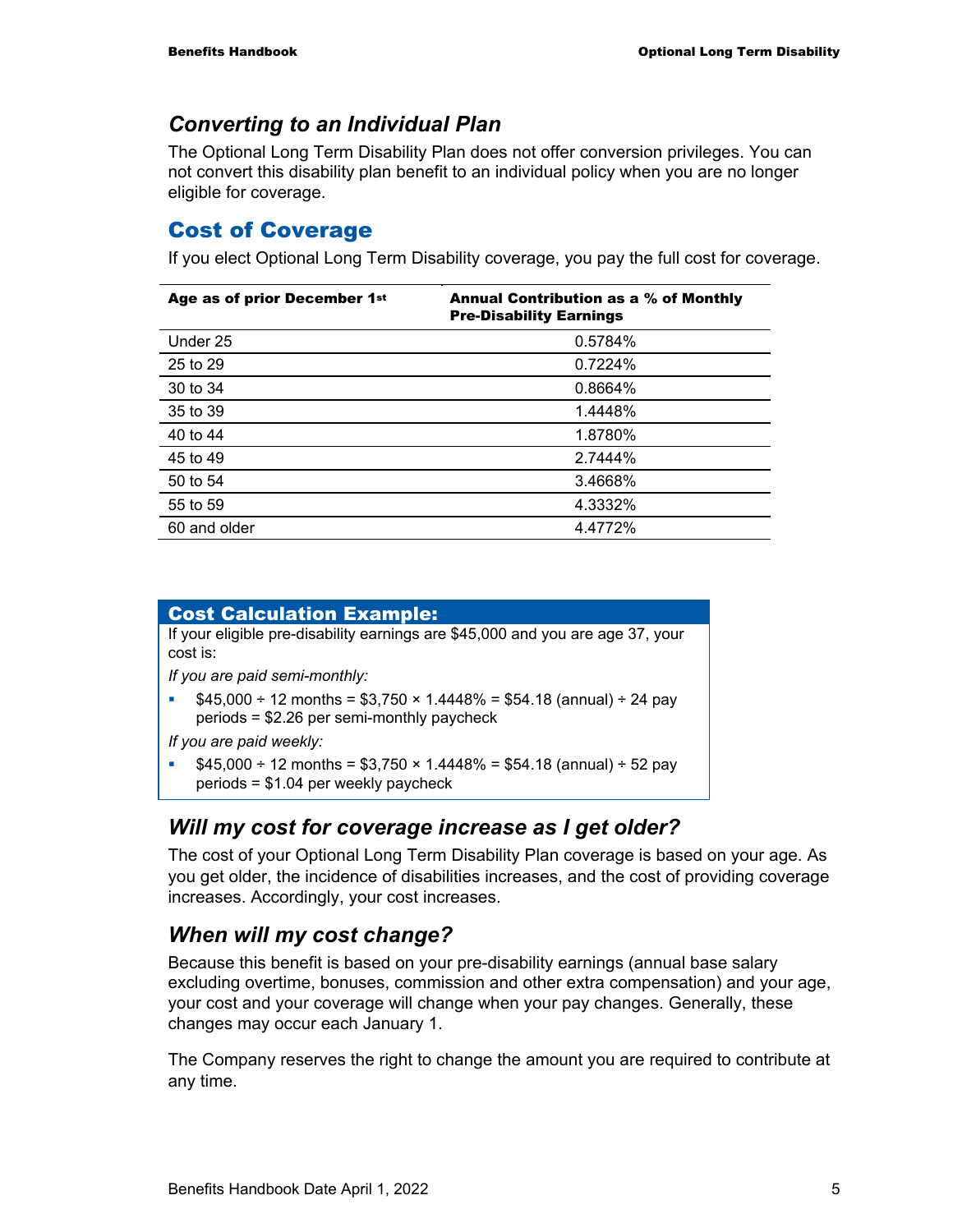#### *Taxes*

#### *Do I pay for coverage with before-tax or after-tax dollars?*

You pay for your Optional Long Term Disability Plan with after-tax dollars which are deducted from your paycheck.

#### *Do I pay taxes on the long term disability payments I receive?*

Your optional long term disability benefit is not taxable.

### How the Plan Works

You can elect to cover an additional 20% of your monthly pre-disability earnings, up to a maximum monthly benefit of \$8,667. (The total maximum monthly benefit for the Optional Long Term Disability Plan and Basic Long Term Disability Plan combined is \$26,000.) This means that if you have an approved disability, you will receive a total of 60% (including the 40% provided under the Company's Basic Long Term Disability Plan) of your monthly pre-disability earnings for the approved duration of your disability.

### Disability Explanation

### *What is the Plan's definition of disability?*

To be considered disabled, you must be "totally" disabled. During **the first 30 months of an approved disability** (including the first 26 weeks (six months) under the Short Term Disability Plan), you are considered totally disabled if you are unable to continuously perform the substantial and material duties of *your* present occupation (sometimes referred to as "your own occupation") because of an illness or injury, as long as you are not engaged in any other occupation or employment. Medical certification of disability is required, and you must be under the regular care of a licensed physician who is qualified to treat your condition.

The Plan's definition of total disability changes **after 30 continuous months of disability payments** (including the first 26 weeks (six months) under the Short Term Disability Plan). After this period, you are considered totally disabled and eligible for benefits if you are continuously unable to engage in duties of *any* substantial gainful employment for which you are reasonably qualified by education, training or experience (sometimes referred to as "any occupation"). You must be under the regular care of a licensed physician who is qualified to treat your condition.

You or your doctor may be asked periodically to provide proof of your continuing disability.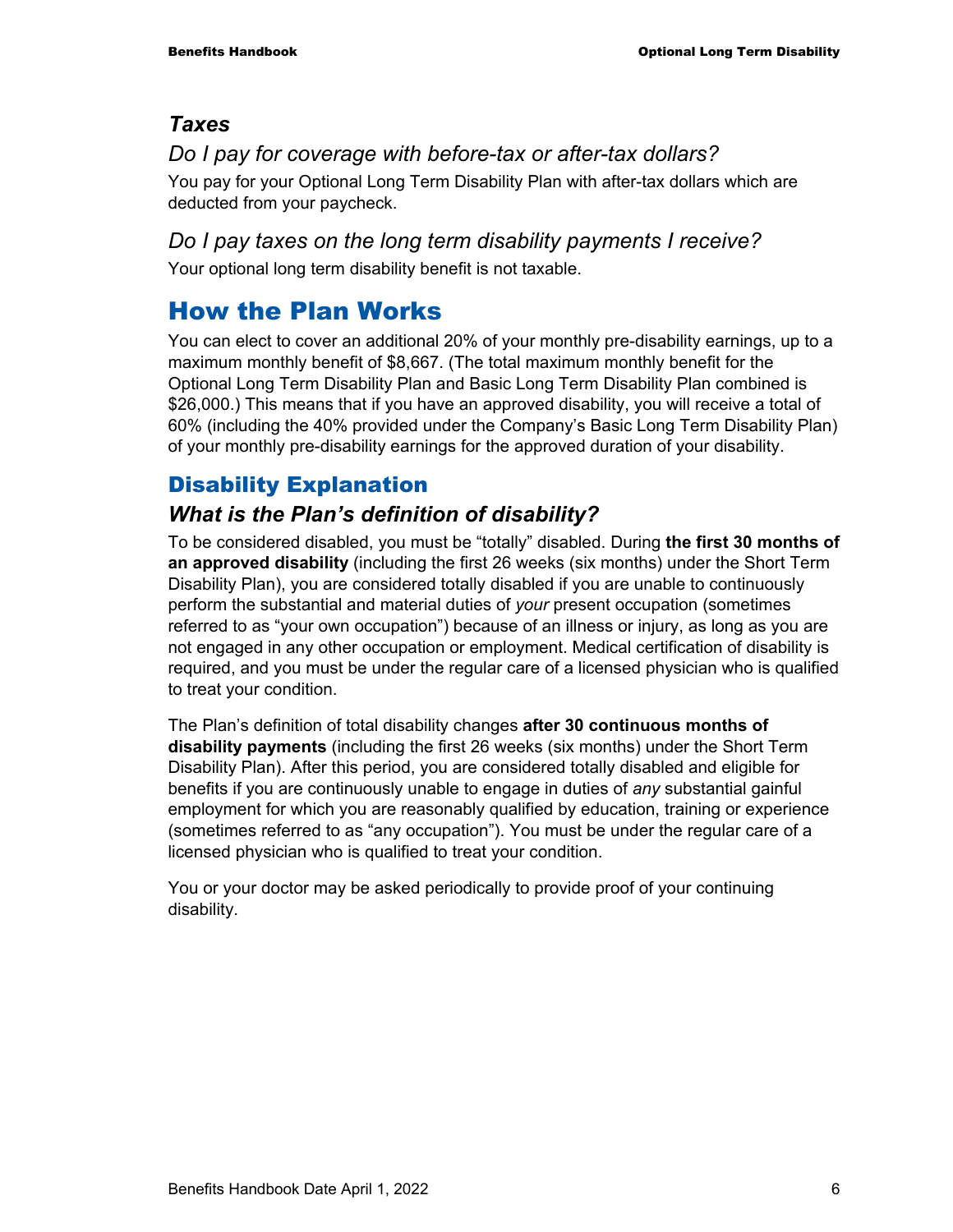#### **Pregnancy**

### *Will I receive Optional Long Term Disability Plan benefits if I am pregnant?*

You may be eligible for benefits from the Optional Long Term Disability Plan if your pregnancy, childbirth or any complications prevent you from performing your job for more than 26 weeks (six months). As with any disability, you must satisfy the requirements of an eligible disability, and your disability must be approved by the Claims **Administrator** 

### Mental Health and Substance Abuse

#### *Mental Health*

*Can I receive benefits under the Optional Long Term Disability Plan if I have a mental health condition?* 

You may be eligible for benefits under the Optional Long Term Disability Plan if your mental health condition prevents you from performing your job. As with any disability, you must satisfy the requirements of an eligible disability, and your disability must be approved by the Claims Administrator.

#### *Are benefits limited for mental illness conditions?*

If you become disabled (as determined by the Claims Administrator) on or after January 1, 2006 because of a mental health condition that results from any cause, then, subject to all other Plan provisions, benefits will be payable:

- only for so long as you are confined in a hospital or other place licensed to provide medical care for the disabling condition; or
- when you are not so confined, a total of 24 months for all such disabilities during your lifetime.

Mental health condition means any psychological, behavioral or emotional disorder or ailment of the mind, including physical manifestations of psychological, behavioral or emotional disorders, but excluding demonstrable, structural brain damage. The 24 month Long Term Disability benefit limit on non-confined treatment applies to both mental health and substance abuse conditions. The 24-month benefit limit is a combined mental health and substance abuse lifetime limit.

### *Substance Abuse*

#### *Can I receive benefits under the Optional Long Term Disability Plan if I have a substance abuse problem?*

You may be eligible for benefits under the Optional Long Term Disability Plan if your substance abuse problem prevents you from performing your job. As with any disability, you must satisfy the requirements of an eligible disability, and your disability must be approved by the Claims Administrator.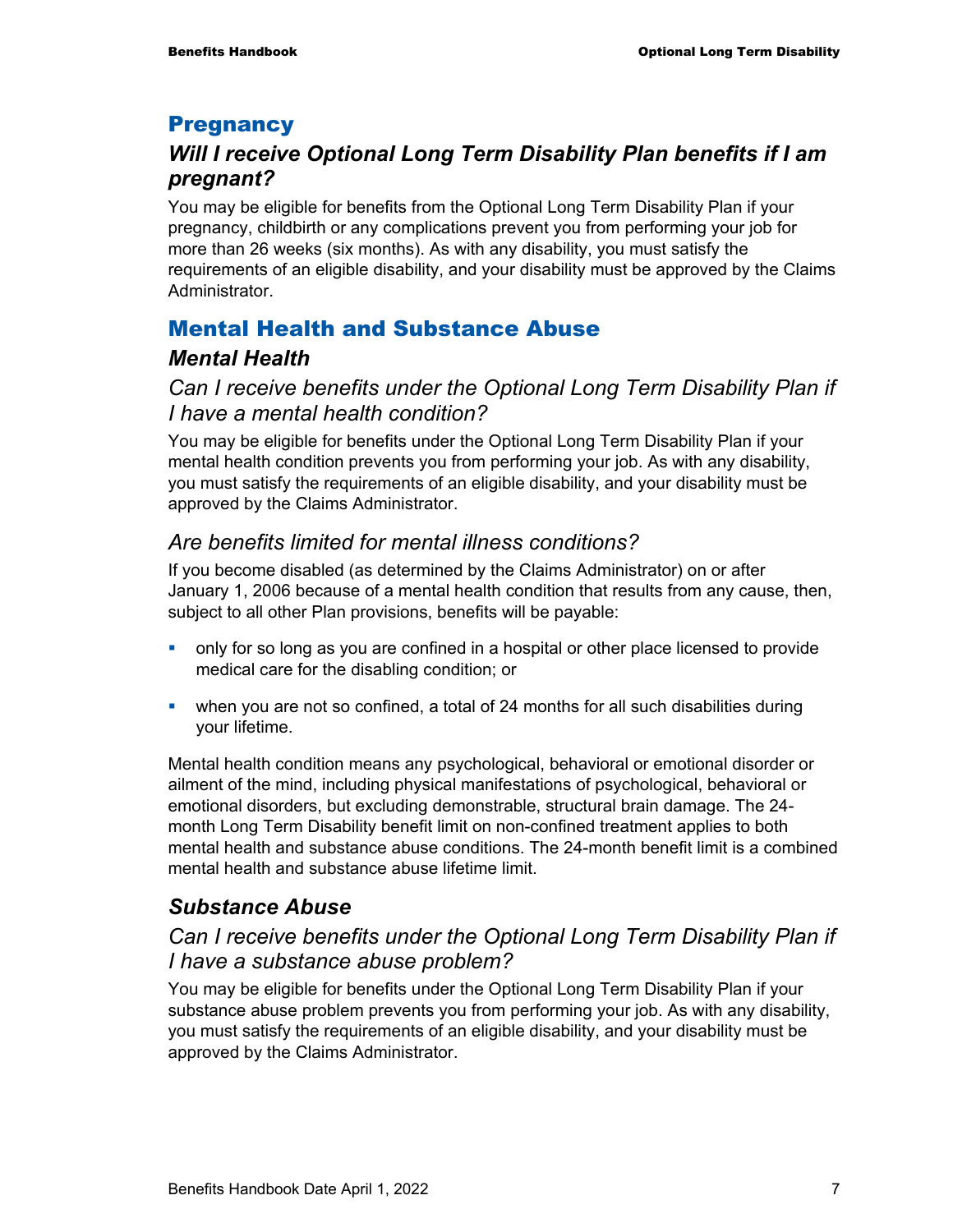#### *Are benefits limited for substance abuse?*

If you become disabled (as determined by the Claims Administrator) on or after January 1, 2006 because of alcoholism or the non-medical use of narcotics, sedatives, stimulants, hallucinogens, or any other such substance then, subject to all other Plan provisions, benefits will be payable:

- only for so long as you are confined in a hospital or other place licensed to provide medical care for the disabling condition; or
- when you are not so confined, a total of 24 months for all such disabilities during your lifetime.

The 24-month Long Term Disability benefit limit on non-confined treatment applies to both mental health and substance abuse conditions. The 24-month benefit limit is a combined mental health and substance abuse lifetime limit.

#### **Exclusions**

#### *Are there any restrictions or exclusions?*

Yes, there are exclusions. Benefit will not be paid for:

- disabilities not treated by a licensed physician who is qualified to treat your condition
- **EXECUTE:** intentionally self-inflicted injuries
- disabilities as a result of declared or undeclared war or act of war
- disabilities as a result of the commission of a felony or attempt to commit a felony, or to which a contributing cause was your being engaged in an illegal occupation.

**Note:** Prior to July 1, 2006, a benefit is paid for disabilities as a result of declared or undeclared war or act of war outside the United States, Canada, Puerto Rico, Bermuda, Barbados, and the Cayman Islands for covered employees assigned on a temporary basis by the Company outside their country of regular employment but no benefit is paid for disabilities as a result of voluntary participation in a riot.

#### Returning to Work

#### *Recurrent Disability*

If you return to work as an active full time employee during the 26 week (six-month) elimination period, you will be able to return as an active full time employee for up to 14 days without interrupting the 26 week (six-month) elimination requirement.

After your elimination period, if you return to work as an active full-time employee and have a recurrent disability that is due to the same cause or related cause up to six months of your return to work, then the period of disability prior to your return to work and the new period of recurrent disability will be considered one period of disability.

If you return to work for six months or more, any recurrence of disability will be treated as a new disability and a new elimination period and maximum duration of benefits will apply.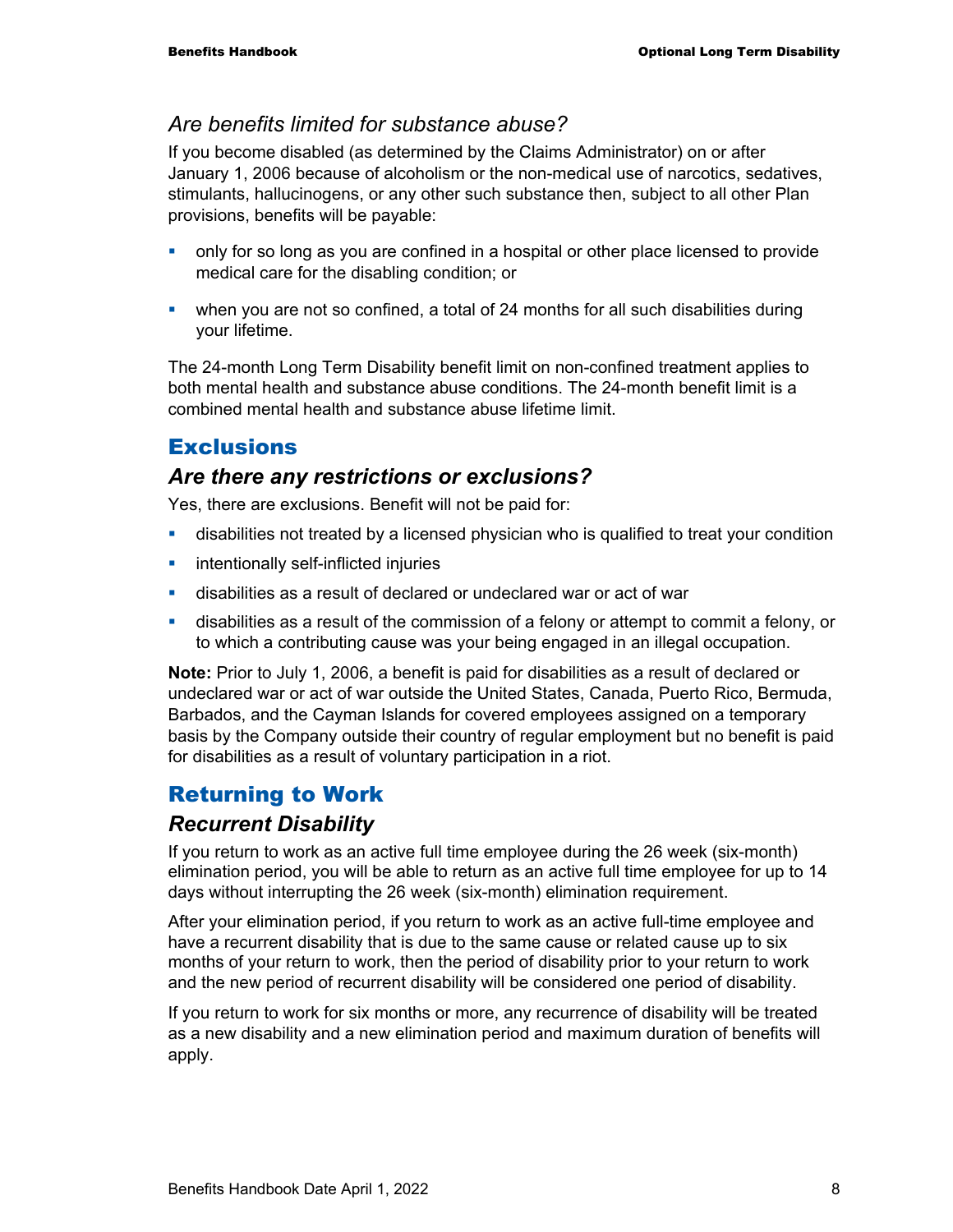#### *How does the Plan work if I return to work part-time?*

If you remain disabled after the elimination period, however return to work while you are disabled then the benefit calculations are as follows:

For the following 12-month period; multiply your monthly pre-disability earnings by 60%, up to a maximum monthly benefit of \$26,000. Then add to your current MONTHLY EARNINGS; if the sum exceeds your monthly pre-disability earnings, then determine the amount of excess by subtracting your monthly pre-disability earnings from the sum. This means that your monthly benefit and your current monthly earnings may provide an amount up to 100% of your pre-disability earnings.

For example, assume your monthly pre-disability earnings was \$10,000 (for a monthly benefit of  $$6,000$  ( $$10,000 \times 60\%$ )); you return to work part-time and receive monthly earnings in the amount of \$4,400. Add your monthly benefit of \$6,000 to your current monthly earnings of \$4,400, which equals \$10,400. Then subtract your monthly predisability earnings of \$10,000 from \$10,400 to determine an excess of \$400. Your monthly benefit would equal 100% your monthly pre-disability earnings of \$10,000.

#### *How are benefits calculated after the 12th monthly benefit has been paid?*

After you have received a monthly benefit for a 12-month period, and you continue to be disabled and working, the following benefit calculation would apply:

Monthly Benefit =  $((A - B) \div A) \times C)$ 

- A = Your monthly pre-disability earnings
- B = Your current monthly earnings
- C = The monthly benefit payable if you were Totally Disabled

#### Rehabilitation Benefits

#### *Explanation of Rehabilitation Employment*

#### *What is Vocational Rehabilitation?*

Vocational rehabilitation is employment or services that prepare you, if disabled, to resume gainful employment. Vocational Rehabilitation Services are provided by the Claims Administrator. These services may include vocational testing or training, workplace modification, prosthesis, or job placement.

#### *What is rehabilitation employment?*

Rehabilitation employment, which is part of a program of vocational rehabilitation that is approved by the Claims Administrator, is any gainful occupation or employment for wage or profit, provided such rehabilitative employment is performed during a period in which you are unable to fully perform your regular employment with the Company.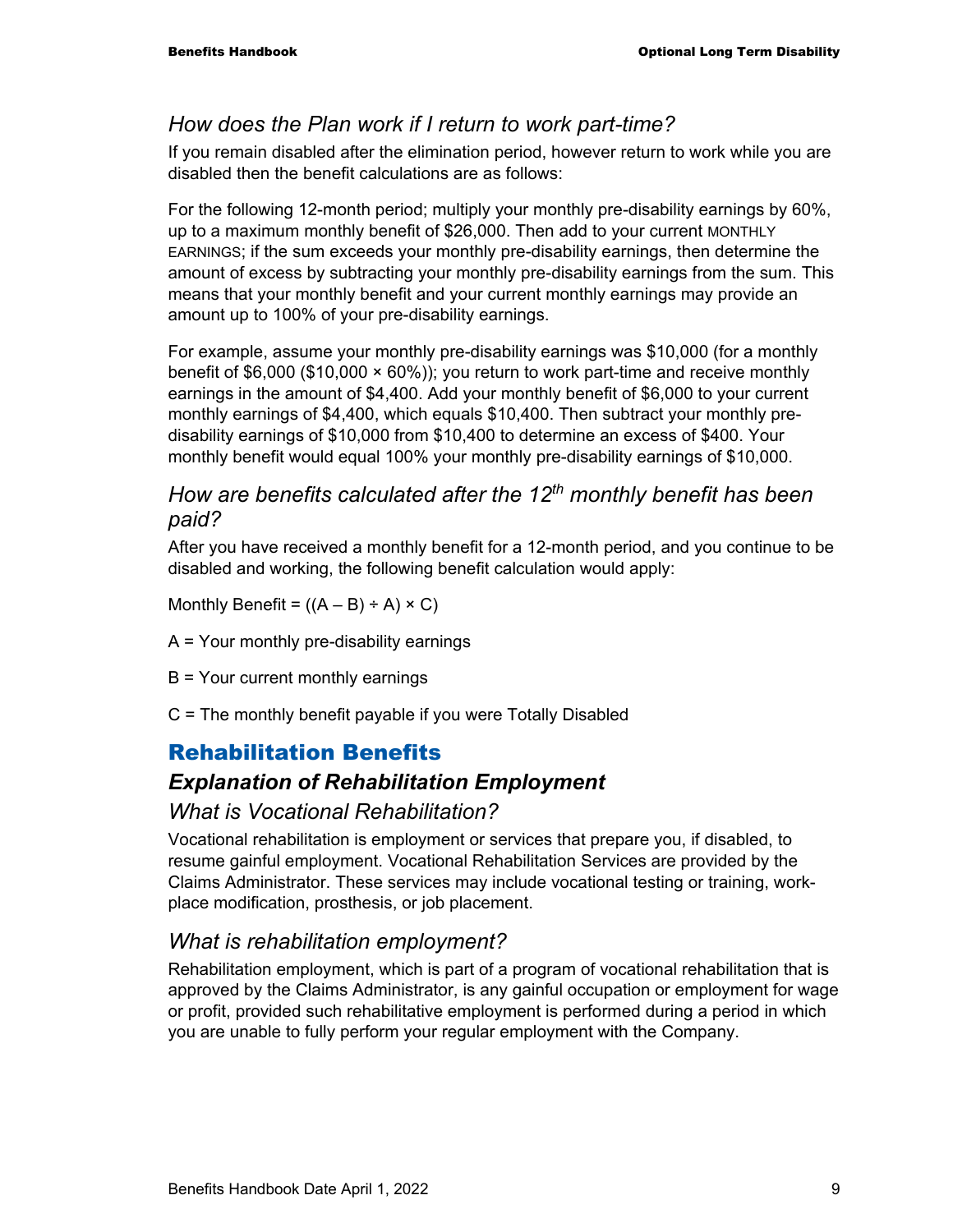#### *Explanation of Rehabilitation Benefits*

#### *What is a rehabilitation benefit?*

A rehabilitation benefit is an adjusted benefit that is paid if you are on Long Term Disability and begin an approved program of rehabilitative employment to help you eventually return to full-time work.

The rehabilitative employment may or may not be full-time, and it may or may not be in the job you previously held.

#### *What effect does rehabilitation employment have on my benefit under this plan?*

The Optional Long Term Disability Plan's disability benefits are not reduced by rehabilitative employment. Only the Basic Long Term Disability Plan's disability benefits are reduced by rehabilitative employment.

#### *Eligibility for Rehabilitation Benefits*

#### *How do I know if I am I eligible for rehabilitation benefits?*

If you are receiving Optional Long Term Disability Plan benefits, you are eligible to participate in the rehabilitation program. The program is designed to meet your specific disability needs, and the Claims Administrator and your physician have to approve your participation in the program.

#### *Is there a penalty for not participating in the work rehabilitation program?*

There is no penalty if you do not participate in the rehabilitation employment program.

## Disability Payment Details

#### *What is considered pre-disability earnings for determining the amount of my disability benefit?*

For purposes of this Plan, pre-disability earnings is your annual base salary (excluding overtime, bonuses, commissions and other extra compensation) in effect prior to your date of disability, up to a maximum of \$520,000 per year, or \$43,333.33 per month. The maximum monthly benefit payment amount for the Plan is  $$8,667$  (\$43,333.33  $\times$  20%). The total maximum monthly benefit for the Optional Long Term Disability Plan and Basic Long Term Disability Plan combined is \$26,000 (\$8,667 plus \$17,333 respectively).

#### *Maximum Benefit*

The Plan's maximum monthly benefit amount is \$8,667.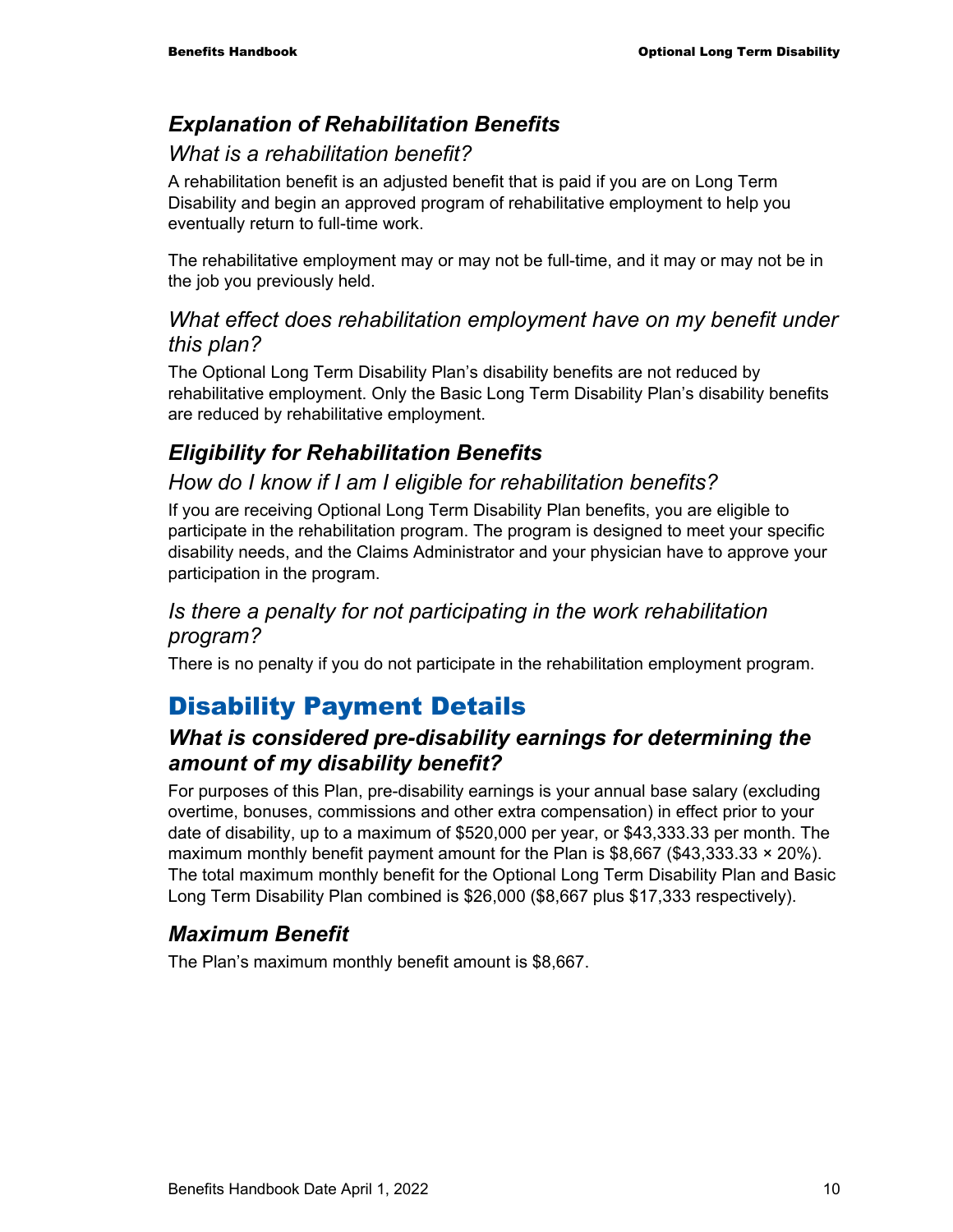#### Getting Paid

Your payments under the Optional Long Term Disability Plan will begin after 26 weeks of an approved disability. Prior to this time, you may be able to receive benefit payments from:

- the Short Term Disability Plan
- **vour Company's sick pay policy.**

However, there are exceptions to the normal payment period if:

**v** your disability starts on, or after, age 62

The total combined amount received from the Basic Long Term Disability Plan, the Optional Long Term Disability Plan, rehabilitative or other employment, another employer's disability plan and any other income received as a result of your disability cannot be more than 100% of your monthly pre-disability earnings.

#### *How is the benefit payment amount for the Plan calculated?*

The benefit payment amount is calculated by multiplying your monthly pre-disability earnings times 20%. For example, if your monthly pre-disability earnings is \$10,000 (\$120,000 per year), your monthly benefit payment amount would be:  $$10,000 \times 20\% =$ \$2,000 monthly benefit payment.

#### *Benefits Payment Method*

Benefits are paid by the Claims Administrator monthly by the end of the month that benefits are due, by either check or direct deposit to a bank account you designate. Your first long term disability payment will be provided after you have been approved for disability by the Claims Administrator, no earlier than the end of the month that benefits are due. If you elect to receive your benefit payment by check, your benefit will be mailed to your home address.

#### *How many benefit payments will I receive?*

You will receive separate benefit payments for the Basic Long Term Disability Plan benefit and the Optional Long Term Disability Plan benefit, if you participate in Optional Long Term Disability. Additionally, you may receive up to one additional benefit payment if your eligible pre-disability earnings exceed the IRS Compensation Limit under Section 401(a)(17).

#### *Payment Period*

#### *When do payments end?*

Your payments will end on the first of the following to occur:

- $\blacksquare$  the date you terminate your employment
- the date you cease to be disabled (as determined by the Claims Administrator)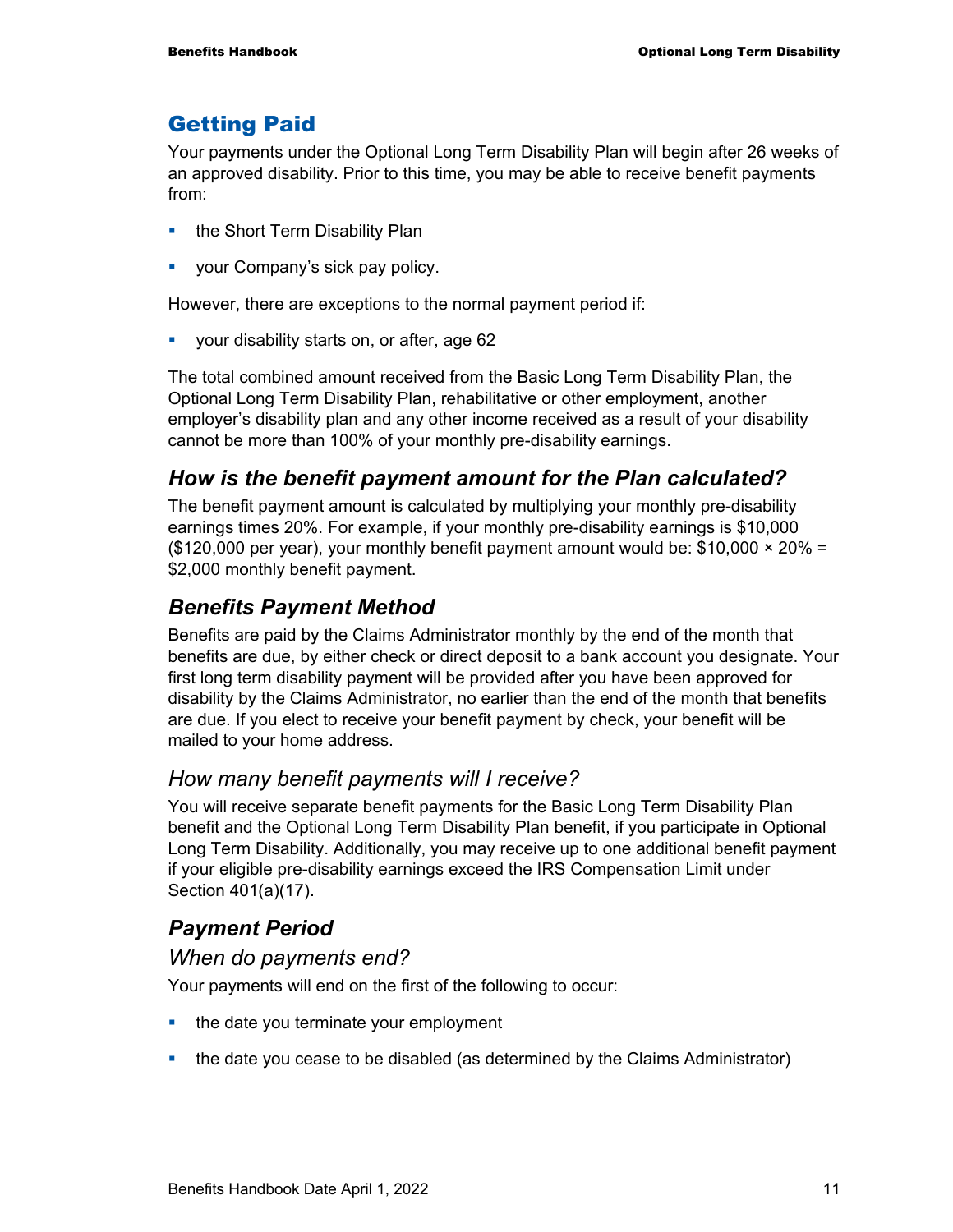- $\blacksquare$  the date you die
- $\blacksquare$  the date you reach age 65 (if your birthday is on the first of the month. Otherwise, payments continue until the end of the month in which you reach age 65.), unless you become disabled on, or after, age 62 (see "Benefit Schedule Based on Age" on page 12 for details)
- the date you reach the 24-month limit for disabilities that are the result of mental health and/or substance abuse, if you become disabled on or after January 1, 2006
- the date you are no longer under the regular care of a physician or refuse the Administrators request to submit to an examination by a physician
- **the date your current MONTHLY EARNINGS exceed 80% of your pre-disability earnings.**

#### *Payment Period Exceptions*

There are exceptions to the normal payment period if:

**•** your disability starts on, or after, age 62

#### *Benefit Schedule Based on Age*

*How long are benefits paid if I become disabled on, or after, age 62?*  If you become disabled on, or after, age 62, benefits will be paid according to this schedule (based on your age at the time you became disabled):

- age 62, benefits last for up to  $3\frac{1}{2}$  years
- **age 63, benefits last for up to 3 years**
- age 64, benefits last for up to  $2\frac{1}{2}$  years
- **age 65, benefits last for up to 2 years**
- age 66, benefits last for up to  $1\frac{3}{4}$  years
- age 67, benefits last for up to  $1\frac{1}{2}$  years
- age 68, benefits last for up to  $1\frac{1}{4}$  years
- **age 69 or older, benefits last for up to 1 year.**

#### *Non-assignment of Benefits*

You cannot assign, pledge, borrow against or otherwise promise any benefit payable under the Benefits Program before you receive that benefit. In addition, your interest in the program is not subject to the claims of creditors.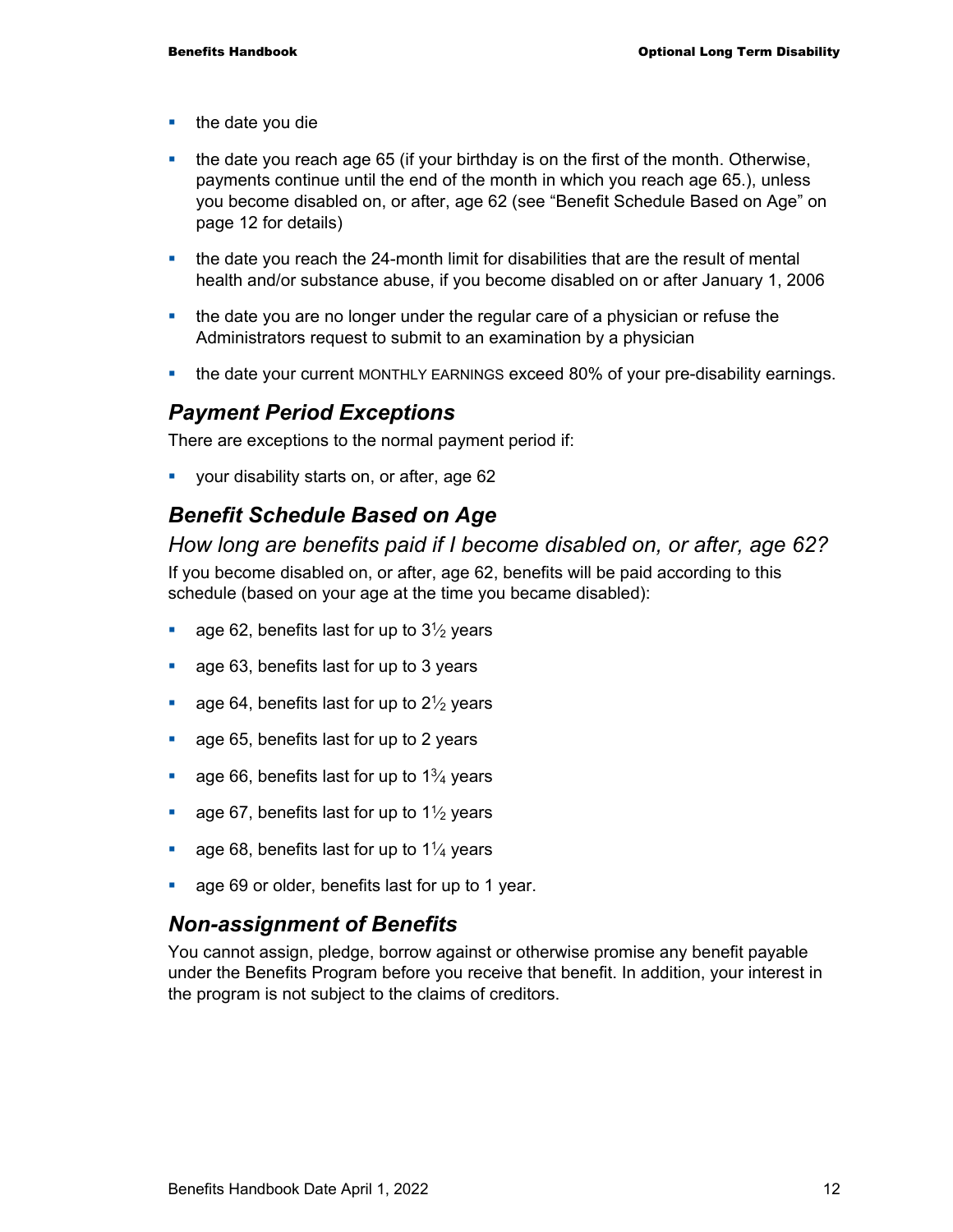## Other Sources of Disability Benefits

#### *What impact does receiving other disability income benefits have on my optional long term disability plan benefit?*

Your Optional Long Term Disability Plan benefit is not reduced by any disability income you receive from other sources (offset income).

#### **Subrogation**

#### *Is my Optional Long Term Disability Plan benefit subject to subrogation?*

To the maximum extent permitted by law, the Plan is entitled to equitable or other permitted remedies, including a lien or constructive trust, to recover any amounts received as a result of a judgment, settlement or other means of compensation for conditions or injuries which have resulted in the payment of benefits under this plan.

This will include, but is not limited to, damages for pain and suffering and lost income. The Plan is entitled to recover these amounts from you, any covered family member or beneficiary, or any other person holding them, up to the amount of all payments made or payable in the future plus costs of recovery. The Plan has a priority interest in any and all funds recovered in any full or partial recovery, including funds intended to compensate for attorney's fees and other expenses.

As a condition of receiving benefits under this plan, you agree that:

- 1. You will promptly notify the Claims Administrator of any settlement negotiations, settlement, or judgment in any litigation related to an event or condition for which you have received, or expect to receive, benefits under this plan; and
- 2. Future benefits, even for an unrelated event or condition, may be reduced by the amount of any judgment or settlement, or similar compensation which the Plan would be entitled to under the rules above but is unable to recover.

## Filing a Claim

After you have been on short term disability for four months and it is anticipated that you may be eligible for long term disability coverage, any additional paperwork needed will be requested directly to your home address.

You must complete all requested documentation to receive Optional Long Term Disability Plan benefits.

### *Who decides if I am eligible to receive a disability benefit?*

The Claims Administrator has full discretion and authority to control and manage the operation of this plan, including determining eligibility to receive benefits under the Plan.